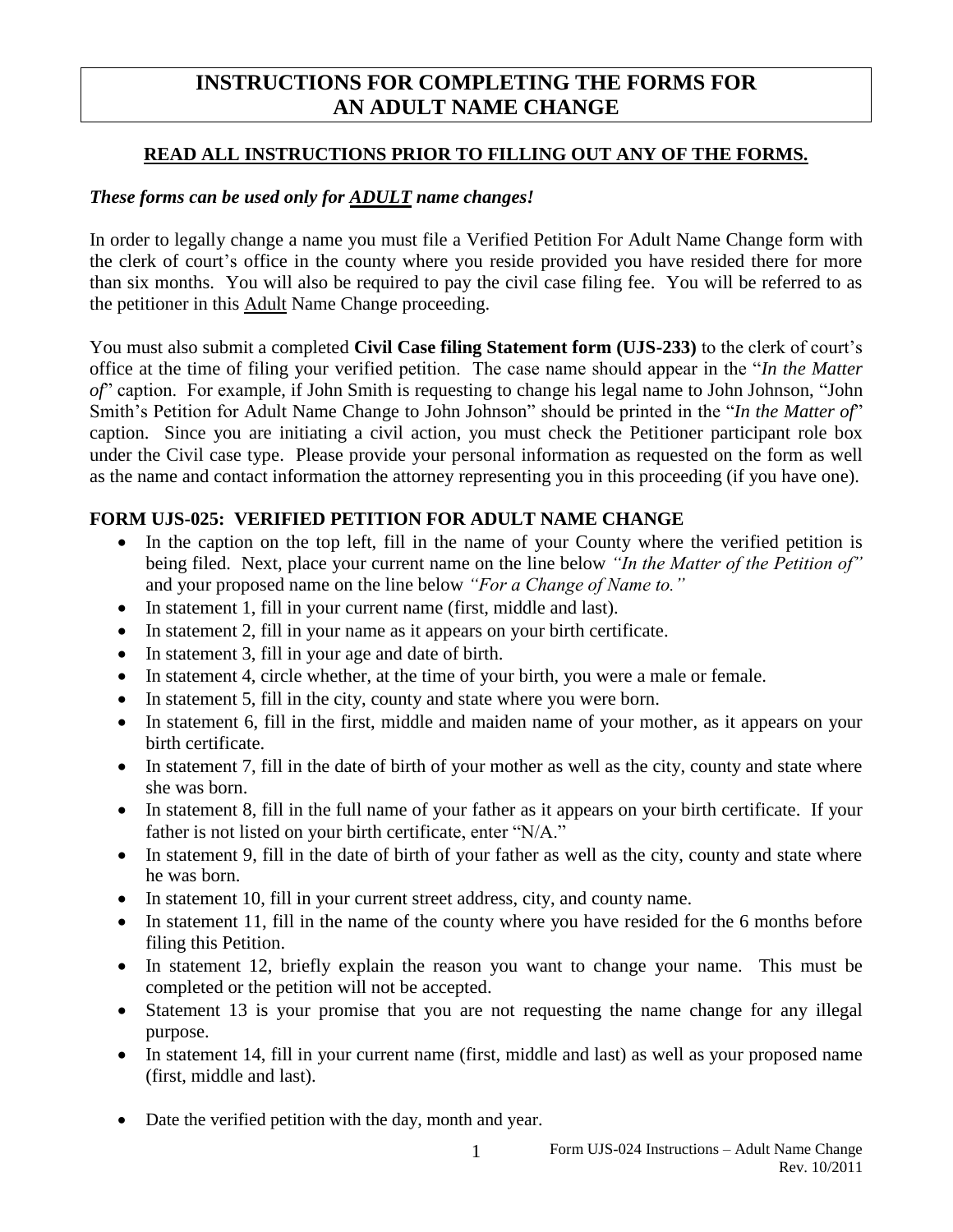- On the first line, sign your first, middle and last names.
- On the remaining lines, enter your personal information.

**Do not fill out the verification until you are in the presence of a Notary Public or Clerk of Court. Make sure to bring identification to show the Notary Public or Clerk of Court. A Notary Public can usually be found at the bank and sometimes at the courthouse.** If you are unable to take it to the clerk of court office yourself, you may sign it before a notary and send it in. Make sure you include a selfaddressed, stamped envelope for any file-stamped copies that you desire.

 **WARNING: By signing your name, you are telling the court that you are telling the truth and that you have a good faith reason for your requests. If you are not telling the truth, if you are misleading the court, or if you are serving or filing this document for an improper purpose, the court could find you in contempt or you could be prosecuted for not telling the truth.**

All references to "your birth certificate" are to your CURRENT birth certificate.

# **FORM UJS-026: NOTICE OF HEARING FOR ADULT NAME CHANGE**

SDCL 21-37-4. Notice of the hearing on the change of an adult's name, stating the time and place and object thereof with the old and proposed names of the petitioner, shall be given by publishing this once each week for four successive weeks in any legal newspaper of the county of petitioner's residence. If you are not sure whether a newspaper is considered to be a legal newspaper for your county, contact a County office. It is beneficial to know when the newspaper publishes notices as well as the expense thereof when scheduling your hearing so you know you have given yourself time to publish completely before the hearing.

- In the caption on the top left, fill in the name of your county where the verified petition is being filed. Next, place your current name on the line below *"In the Matter of the Petition of"* and your proposed name on the line below *"For a Change of Name to."*
- In the Notice portion fill in your current name after *"filed by"* and your proposed name after *"name to."*
- The court clerk will provide you with a date and time, at least five weeks in the future, for a hearing. Fill in the day, month, and year, followed by the time and circle am or pm.
- Next, fill in your current name followed by your proposed name.
- A Judge or clerk of court must sign, not the petitioner.

The completed **Form UJS-025 Verified Petition for Adult Name Change** and the **Form UJS-026 Notice of Hearing for Adult Name Change** must be filed with the clerk of court office. You will be required to pay the civil filing fee at the time of filing. Once the forms have been filed, the court clerk will give you a copy of the filed **Form UJS-026 Notice of Hearing for Change of Name**. You must publish this once each week for four successive weeks in any legal newspaper of the county of petitioner's residence. Once completed, the newspaper will provide you with an **Affidavit of Publication**. You must file this Affidavit with the clerk of court office on or before the day of the scheduled hearing.

## **FORM UJS-027: ORDER FOR ADULT NAME CHANGE**

- In the caption at the top left, fill in the name of your county where the verified petition is being filed. Next, place your current name on the line below *"In the Matter of the Petition of"* and your proposed name on the line below *"For a Change of Name to."*
- Fill in the day, month, and year of your hearing.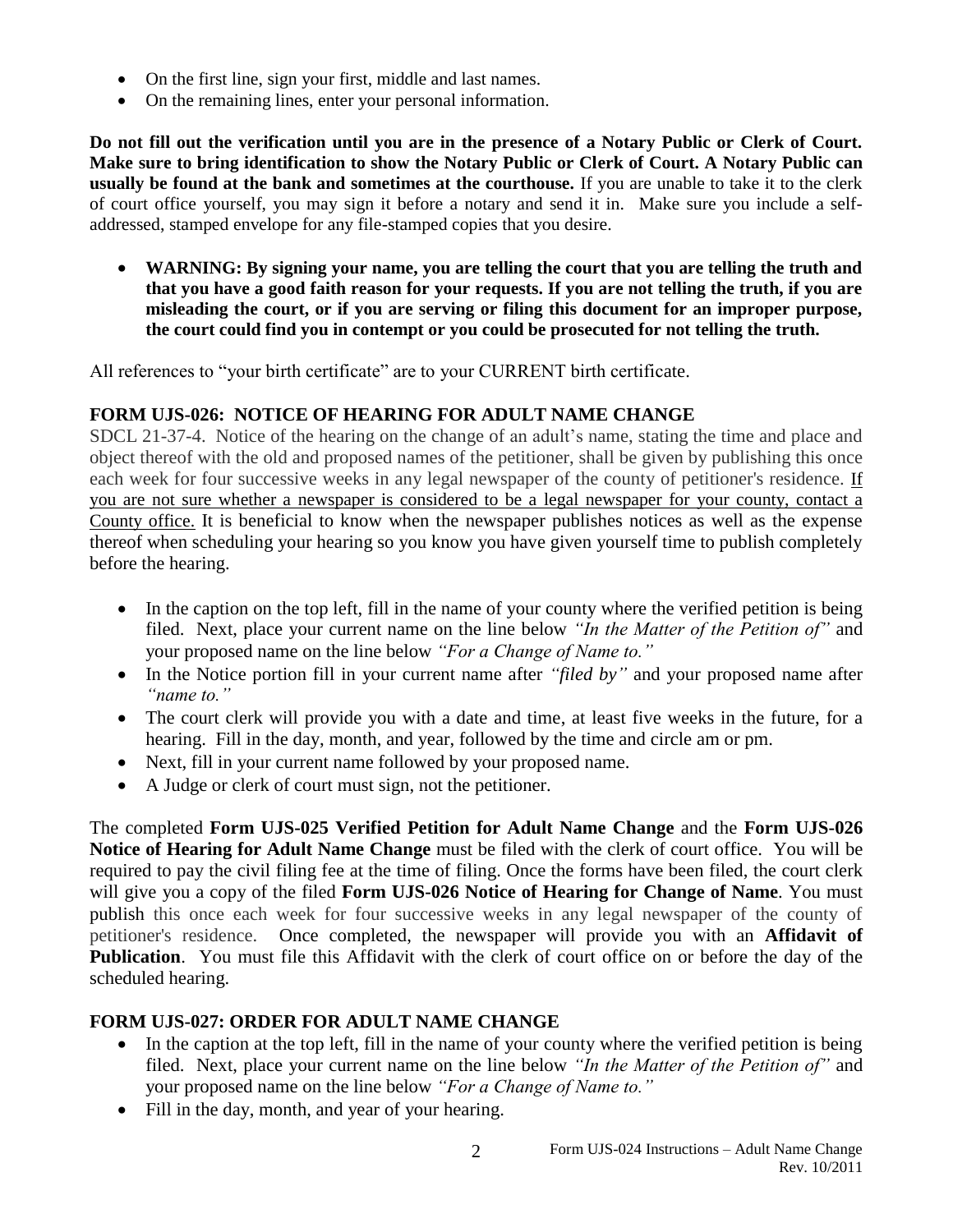- Fill in your name (first, middle and last) following *"the petitioner."*
- Fill in the county where you live and the county where you resided for the six months prior to filing the Petition.
- Fill in the name of the legal newspaper in which the **Notice of Hearing** was published.
- Fill in your first, middle and last name as it appears on your birth certificate.
- Fill in your date of birth.
- Fill in the state, county and city where you were born.
- Fill in your mother's first, middle and maiden name as it appears on your birth certificate.
- Fill in your father's first, middle and last name as it appears on your birth certificate. If your father is not listed on your birth certificate, enter "N/A."
- Fill in your name as it appears on your birth certificate; fill in your proposed name after the term "should be changed to."
- Fill in your name as it appears on your birth certificate; fill in your proposed name after the term "shall be changed to the name of."
- Fill in your name as it appears on your birth certificate; fill in your proposed name after the term "to the name of."
- Give the **Order for Adult Name Change** to the Judge when they ask for it.

#### **You need to bring to the hearing a copy of your current birth certificate, along with two copies of the Order for Adult Name Change.**

The Judge may sign and date the **Form UJS-027 Order for Adult Name Change**. If signed, the **Form UJS-027 Order for Adult Name Change** will need to be filed as well. The Judge will return the signed order to the clerk of court office for filing. Once the **Form UJS-027 Order for Adult Name Change** is filed, you are eligible to receive a certified copy of the order and you will be legally known by your new name.

**OBTAINING A NEW BIRTH CERTIFICATE:** If your original birth certificate is from South Dakota, you need to submit a certified copy of the Order for Adult Name Change along with \$8.00 check or money order, payable to the Department of Health, Office of Vital Records, to the following address:

Office of Vital Records South Dakota Department of Health 207 E. Missouri Ave., Suite 1A Pierre, SD 57501

This fee and submission will amend the birth certificate, but you will not be provided with an informational or certified copy of the birth certificate. Please contact your Register of Deeds office to obtain a certified copy of the birth certificate for \$15.00.

If you were born in a different state, you need to contact the Vital Records Office of that state to determine the process and applicable fee to amend your birth certificate.

**NOTE**: South Dakota law allows certain family members to file more than one name change request in one petition. See SDCL §21-37-3.1. You must fill out a separate **Form UJS-025 Verified Petition for Adult Name Change** for each person; however, they may be filed together and addressed at the same hearing.